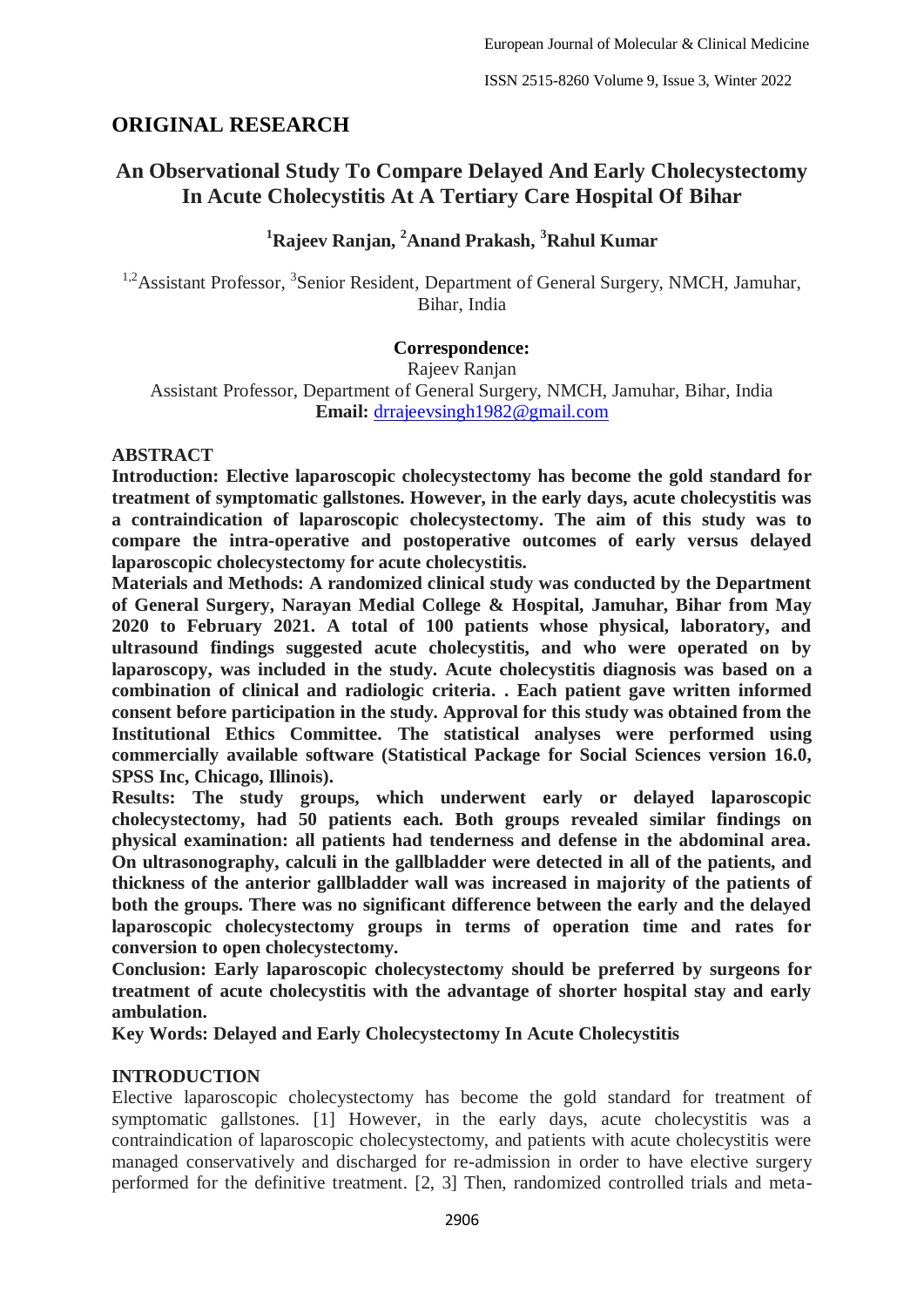analyses had shown the benefits of early surgery (within the acute admission period, which is 24 to 72 hours) compared with delayed cholecystectomy with respect to hospital stay and costs, with no significant difference in morbidity and mortality. [2, 4, 5] Thus, in the late 1980s early surgery for acute cholecystitis had gained popularity. The updated Tokyo Guidelines announced in 2013 by the Japanese Society of Hepato-Biliary-Pancreatic Surgery suggested that early laparoscopic cholecystectomy is the first-line treatment in patients with mild acute cholecystitis, whereas in patients with moderate acute cholecystitis, delayed/elective laparoscopic cholecystectomy after initial medical treatment with antimicrobial agent is the first-line treatment. [6]

With the increased experience in laparoscopy, surgeons started to attempt early laparoscopic cholecystectomy for acute cholecystitis. [2] However, early laparoscopic cholecystectomy is still performed by only a minority of surgeons. [7-9] Furthermore, the exact timing, potential benefits, and cost-effectiveness of laparoscopic cholecystectomy in the treatment of acutely inflamed gallbladder have not been clearly established and continue to be controversial. [1- 10]

The aim of this study was to compare the intra-operative and postoperative outcomes of early versus delayed laparoscopic cholecystectomy for acute cholecystitis.

# **MATERIALS AND METHODS**

A randomized clinical study was conducted by the Department of General Surgery, Narayan Medial College &Hospital, Jamuhar, Bihar from May 2020 to February 2021. A total of 100 patients whose physical, laboratory, and ultrasound findings suggested acute cholecystitis, and who were operated on by laparoscopy, was included in the study. Acute cholecystitis diagnosis was based on a combination of clinical and radiologic criteria. All of the following criteria together constituted an acute episode: right subcostal tenderness; positive Murphy sign; leukocytosis; thickened, edematous distended gallbladder; presence of gallstones; and pericholecystic fluid collection on ultrasound examination. Patients with common bile duct stones, acute pancreatitis, previous upper abdominal surgery, or severe concomitant medical problems deeming them unfit for laparoscopic surgery were excluded from the study. Each patient gave written informed consent before participation in the study. Approval for this study was obtained from the Institutional Ethics Committee.

Patients were randomized to the early or delayed operation group. The early operation group was operated on within 24 hours of admission (50 patients), whereas the late operation group was operated on after 6 to 8 weeks following the initial treatment (50 patients). Patients in the delayed group were treated with intravenous fluids, antibiotics, and analgesics. Patients who responded to conservative treatment were discharged after a complete relief of symptoms. They were called for laparoscopic cholecystectomy after 6 or 8 weeks, when the acute episode had subsided.

# **LAPAROSCOPIC CHOLECYSTECTOMY**

Laparoscopic cholecystectomy operations were performed by competent trainees under the supervision of a consultant. The surgical procedure was in line with the literature. [1] The surgery was done with the patient under general anesthesia using endotracheal intubation. Pneumoperitoneum was created by blind puncture with a Veress needle through a subumbilical incision. Four laparoscopic ports were used: 10-mm umbilical for the optical instrument (0 degrees), 10-mm subxiphoidal for working instruments, 5-mm right subcostal along the midclavicular line also for working instruments, and 5 mm on the right flank for retraction instruments. Adhesion release and exposure of Calot triangle were undertaken first. If necessary, the gallbladder was emptied through a laterally inserted Veress needle to allow better grasping. The cystic pedicle was detected to isolate the cystic duct and the artery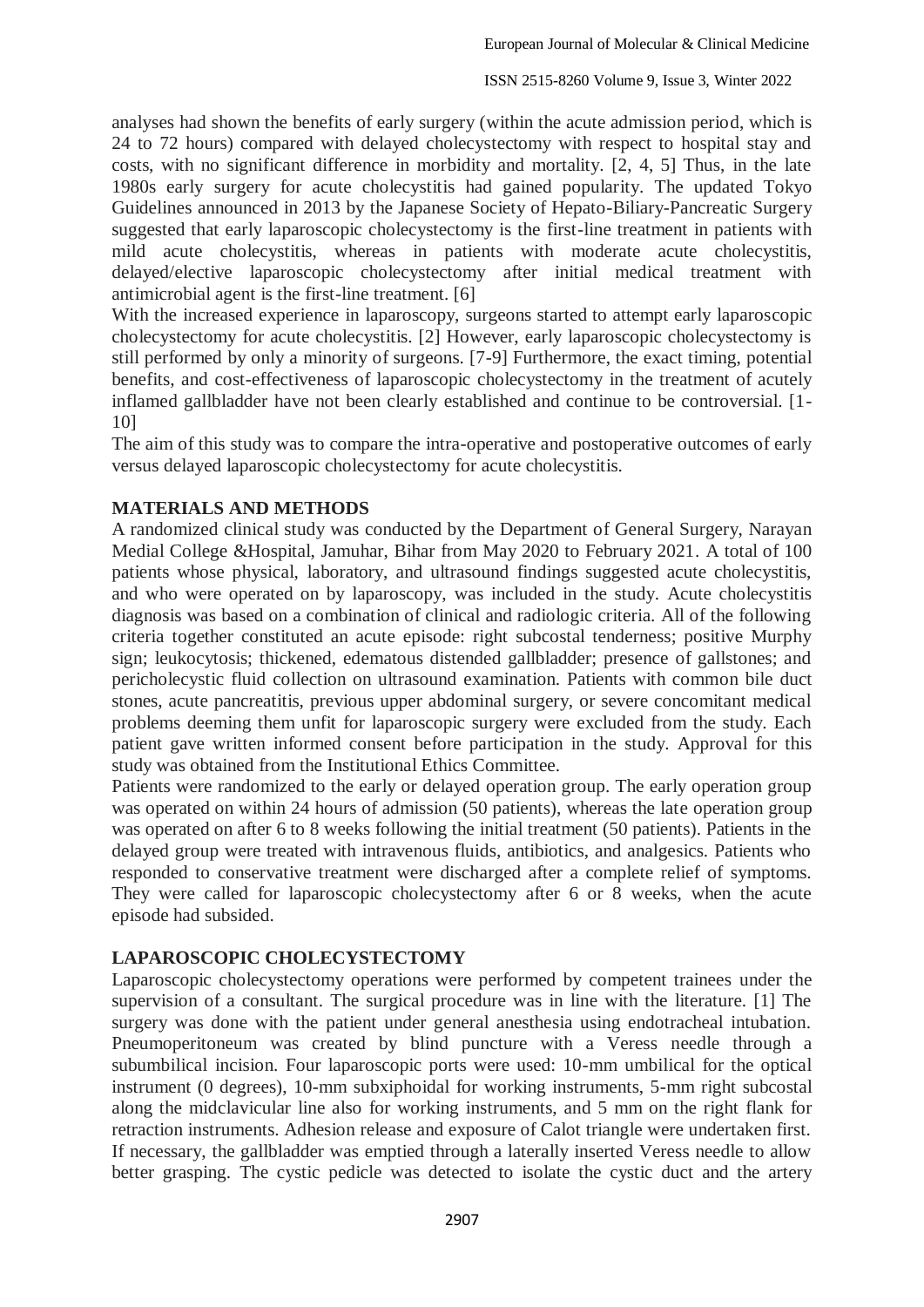separately. Both were then clipped and divided. The gallbladder was dissected off of its bed with a monopolar cautery hook. At completion of the surgery, the gallbladder was placed in a retrieval bag and extracted through the subxiphoidal incision, which was enlarged if necessary. Hemostasis was achieved in the gallbladder bed, and after a through saline lavage, a suction drain was placed if clinically indicated and the incisions closed. When required, a conversion to open surgery was performed through a right subcostal incision.

### **EVALUATION CRITERIA**

Demographics, clinical data, and findings for medical history, physical examination, laboratory tests, and ultrasonography were recorded for all patients. The patients were followed up during postoperative hospitalization. The primary evaluation criteria of the study were operative and postoperative variables, such as operation time, hospitalization duration, intraoperative and postoperative complications, and rate of conversion to open cholecystectomy. For the late operation group, hospitalization duration was considered as total length of stay for both first and second hospitalizations (for initial treatment and operation, respectively) added together.

# **STATISTICAL ANALYSIS**

The study data were summarized with descriptive statistics (mean, SD, frequency, and percentage). The statistical analyses were performed using a commercially available software (Statistical Package for Social Sciences version 16.0, SPSS Inc, Chicago, Illinois). The statistical level of significance was set to  $P < 0.05$ .

### **RESULTS**

The study groups, which underwent early or delayed laparoscopic cholecystectomy, had 50 patients each. The basic clinical and demographic characteristic has been shown and compared in Table 1.

| <b>Clinical &amp;</b>  | <b>Early</b>    | <b>Delayed</b>  | P      |
|------------------------|-----------------|-----------------|--------|
| demographic character  | cholecystectomy | cholecystectomy | value  |
| Age, years             | 46.6(12.3)      | 49(11.6)        | > 0.05 |
| Female gender          | 33 (66%)        | 36 (72%)        | > 0.05 |
| Pain duration, hours   | 29.5(19.8)      | 34.5(21.7)      | > 0.05 |
| History duration, days | 4.7(10.2)       | 5.6(11.7)       | > 0.05 |
| Previous attack        | 27 (54%)        | 22 (44%)        | > 0.05 |
| H/O abdominal surgery  | 8(16%)          | 7(14%)          | > 0.05 |
| Fever, $^{\circ}C$     | 37.1(0.71)      | 36.5(0.45)      | > 0.05 |
| Comorbidity            | 11 (22%)        | 13 (26%)        | > 0.05 |

| Table 1: Comparison of various clinical and demographic characteristics between both |  |  |  |
|--------------------------------------------------------------------------------------|--|--|--|
| the groups $(N = 50$ in each group)                                                  |  |  |  |

\* Results has been expressed in terms of mean (SD or No (%), as appropriate

Both groups revealed similar findings on physical examination: all patients had tenderness and defense in the abdominal area. On ultrasonography, calculi in the gallbladder were detected in all of the patients, and thickness of the anterior gallbladder wall was increased in majority of the patients of both the groups. Other ultrasonography and physical examination findings has been shown and compared in table 2.

**Table 2: Comparison of findings of physical examination, laboratory parameters and**  Ultrasonography between both the groups  $(N = 50$  in each group)

| Physical examination or lab or USG | Early           | <b>Delaved</b>  |       |
|------------------------------------|-----------------|-----------------|-------|
| findings                           | cholecystectomy | cholecystectomy | value |
| <b>Physical finding</b>            |                 |                 |       |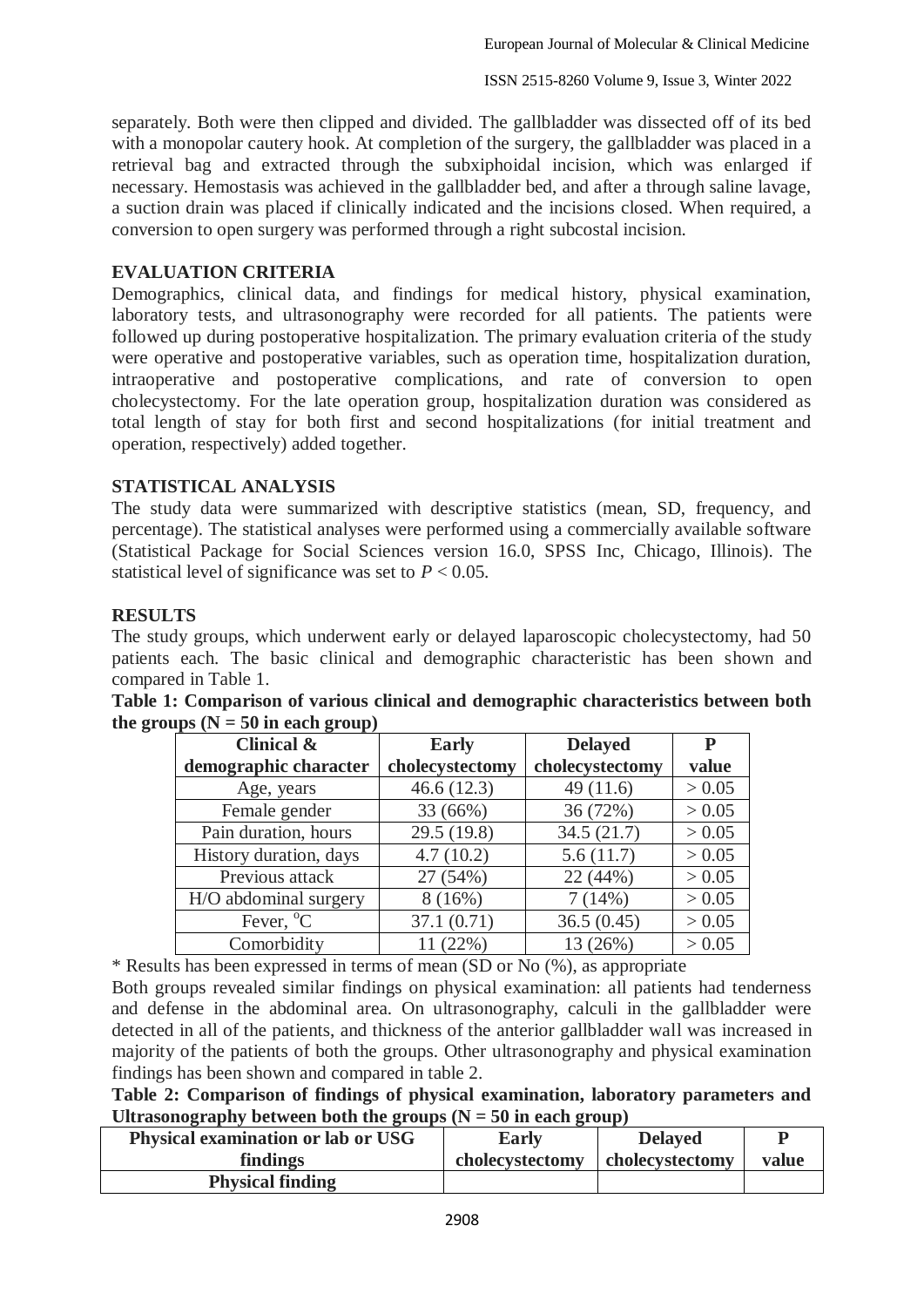| <b>Tenderness</b>                           | 50 (100)      | 50 (100)      | > 0.05 |
|---------------------------------------------|---------------|---------------|--------|
| Rebound tenderness                          | 10(20)        | 13 (26)       | > 0.05 |
| Defence in the abdomen                      | 50 (100)      | 50 (100)      | > 0.05 |
| Murphy sign                                 | 48 (99)       | 45 (90)       | > 0.05 |
| <b>Laboratory findings</b>                  |               |               |        |
| White Blood Cells (per litre)               | 12.2(4.3)     | 13.4(3.8)     | > 0.05 |
| Alanine transaminase (per litre)            | 85.7 (130.9)  | 87.6 (63.8)   | > 0.05 |
| Aspartate transaminase (per litre)          | 116.8 (221.7) | 83.7 (56.7)   | > 0.05 |
| Gamma Glutamyl transferase (per litre)      | 121.1 (210.8) | 131.3 (221.8) | > 0.05 |
| Alkaline phosphatase (per litre)            | 82.3 (53.8)   | 106.8(35.7)   | > 0.05 |
| Amylase (per litre)                         | 84.8 (53.1)   | 107.5(33.7)   | > 0.05 |
| Total bilirubin (mg/dl)                     | 1.1(0.8)      | 3.2(15.7)     | > 0.05 |
| Direct/conjugated bilirubin (mg/dl)         | 0.4(0.39)     | 0.3(0.21)     | < 0.05 |
| <b>USG</b> finding                          |               |               |        |
| Calculi in GB                               | 50 (100)      | 50 (100)      | > 0.05 |
| Increased thickness of the anterior GB wall | 39 (78)       | 36(72)        | > 0.05 |
| Pericholecystic fluid                       | 7(14)         | 6(12)         | > 0.05 |
| Intrahepatic bile duct dilation             | 1(2)          | 3(6)          | > 0.05 |
| Extrahepatic bile duct dilation             | 1(2)          | 1(2)          | > 0.05 |

ISSN 2515-8260 Volume 9, Issue 3, Winter 2022

\* Results has been expressed in terms of mean (SD or No (%), as appropriate

There was no significant difference between the early and the delayed laparoscopic cholecystectomy groups in terms of operation time and rates for conversion to open cholecystectomy [Table 3]. On the other hand, total hospital stay was longer in the delayed laparoscopic cholecystectomy group than in the early laparoscopic cholecystectomy group. Intraoperative and postoperative complications were recorded in 5 patients in the early laparoscopic cholecystectomy group, whereas no complications occurred in the delayed laparoscopic cholecystectomy group.

|                                  |  | Table 3: Comparison of Intra-operative and Post-operative findings between both the |  |  |
|----------------------------------|--|-------------------------------------------------------------------------------------|--|--|
| groups ( $N = 50$ in each group) |  |                                                                                     |  |  |

| <b>Intra-operative and Post-operative</b> | <b>Early</b>    | <b>Delayed</b>  | P value |
|-------------------------------------------|-----------------|-----------------|---------|
| findings                                  | cholecystectomy | cholecystectomy |         |
| Operation time, minutes                   | 68.5 (30.4)     | 72.6(25.8)      | > 0.05  |
| Hospitalization duration, hours           | 6.1(1.8)        | 7.6(1.9)        | < 0.05  |
| Complications                             | 12 (24)         | (2)             | < 0.05  |
| Conversion to open cholecystectomy        | 5(10)           | 0(0)            | > 0.05  |

\* Results has been expressed in terms of mean (SD or No (%), as appropriate

#### **DISCUSSION**

In the past, the optimal timing for laparoscopic cholecystectomy for patients with acute cholecystitis had generally been considered to be 6 to 8 eight weeks after the acute phase to allow for resolution of the acute inflammation of the gallbladder. [8] However, several clinical trials—albeit mostly small and retrospective studies—proved that early laparoscopic cholecystectomy is safe and shortens hospital stay, with morbidity and mortality similar to those of elective delayed cholecystectomy. [2,4,8,9,11] In a retrospective analysis of 100 patients, Ohta et al [11] compared 4 timing groups of laparoscopic cholecystectomy  $(\leq 72)$ hours,  $4-14$  days,  $3-6$  weeks, and  $>6$  weeks after onset of symptoms) and found that the best timing for laparoscopic cholecystectomy for acute cholecystitis is within 72 hours, which provides the shortest total hospital stay versus operations performed later. Falor et al [8] performed early laparoscopic cholecystectomy (within 48 hours of admission) in 117 of 303 patients with mild gallstone pancreatitis; for the rest of the patients, operation was delayed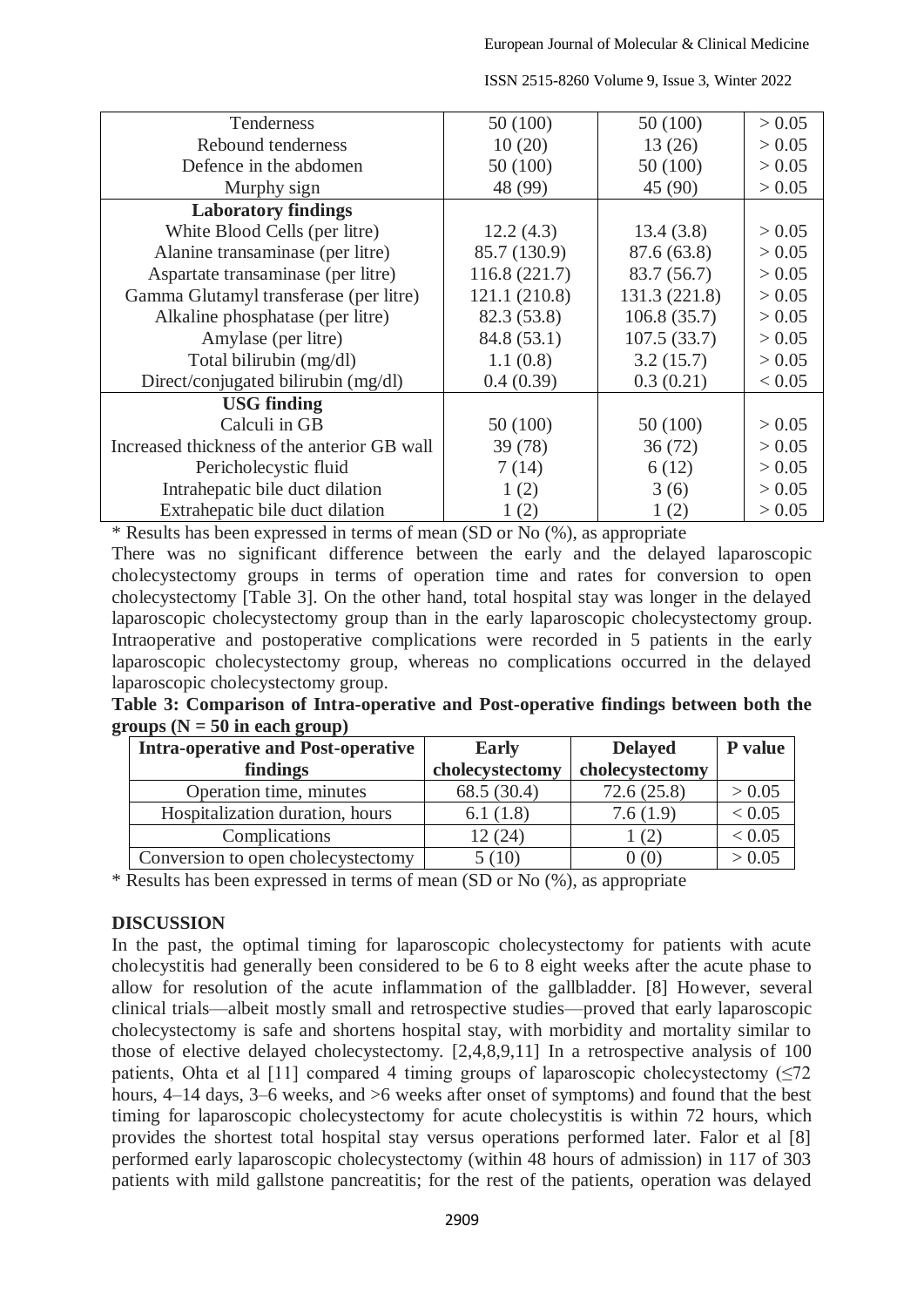#### ISSN 2515-8260 Volume 9, Issue 3, Winter 2022

until the normalization of laboratory values. They suggested that early laparoscopic cholecystectomy is safe, resulting in shortened hospital stay and decreased use of endoscopic retrograde cholangiopancreatography without increased morbidity and mortality. Chang et al [4] reported that although early laparoscopic cholecystectomy is associated with a higher rate of wound infections compared with delayed intervention, it shortens the length of hospital stay and reduces the risk of repeat cholecystitis. In a randomized, controlled trial including 75 patients, early laparoscopic cholecystectomy (<24 hours) was found to decrease the morbidity during the waiting period for elective laparoscopic cholecystectomy, the rate of conversion to open cholecystectomy, operating time, and hospital stay. [12] In a recent survey evaluating surgical approaches for acute gallbladder disease between 1989 and 2006 in Sweden, total hospital stay was found to be shorter for patients who had emergency cholecystectomy at first admission compared with patients with elective cholecystectomy. [7]

Similar to the above clinical studies, we found that hospitalization duration was significantly shorter with early laparoscopic cholecystectomy compared with delayed laparoscopic cholecystectomy for acute cholecystitis. Furthermore, operation time and conversion rate were comparable between groups. It should be noted that physical, clinical, and radiologic characteristics of patients in both study groups were similar in our study, except for body temperature and blood direct/conjugated bilirubin level, which were significantly higher in the early laparoscopic cholecystectomy group.

In addition to the clinical studies, the meta-analyses of randomized clinical trials in the literature demonstrated that early laparoscopic cholecystectomy (24–72 hours of onset) provides benefit over delayed laparoscopic cholecystectomy (6–12 weeks later) in terms of total hospital stay, with conflicting results on conversion rates and postoperative complications. [5,13–15] Siddiqui et al [14] analyzed 4 clinical studies containing 375 patients and found shorter hospital stay and longer operation time in early laparoscopic cholecystectomy, but they found no significant difference in conversion rates between early and delayed laparoscopic cholecystectomy. In a best-evidence topic that analyzed 92 papers (meta-analyses, randomized control trials, prospective controlled study, and retrospective cohort studies), it was concluded that early laparoscopic cholecystectomy for acute cholecystitis is advantageous in terms of the length of hospital stay without increases in morbidity or mortality. [15] Although the operating time in early laparoscopic cholecystectomy can be longer, the incidence of serious complications was found to be comparable to the delayed laparoscopic cholecystectomy. In the present study, similar to the findings of studies showing a high rate of wound infections and complications with early laparoscopic cholecystectomy, we found that intraoperative and postoperative complications were more common with early than delayed laparoscopic cholecystectomy. The higher rate of complications in the early laparoscopic cholecystectomy group may also be explained by the significantly higher initial body temperatures and blood direct/conjugated bilirubin levels in this group. However, considering the shorter hospitalization duration, early laparoscopic cholecystectomy still seems advantageous over late intervention.

We believe that inflammation associated with acute cholecystitis creates an edematous plane around the gallbladder, thus facilitating its dissection from the surrounding structures. Maturation of the surrounding inflammation, and thus organization of the adhesions, leading to scarring and contraction, occurs during the cool-down period.

# **CONCLUSION**

Although intraoperative and postoperative complications are associated more with early laparoscopic cholecystectomy compared with delayed intervention, early laparoscopic cholecystectomy should be preferred by surgeons for treatment of acute cholecystitis with the advantage of shorter hospital stay and early ambulation.